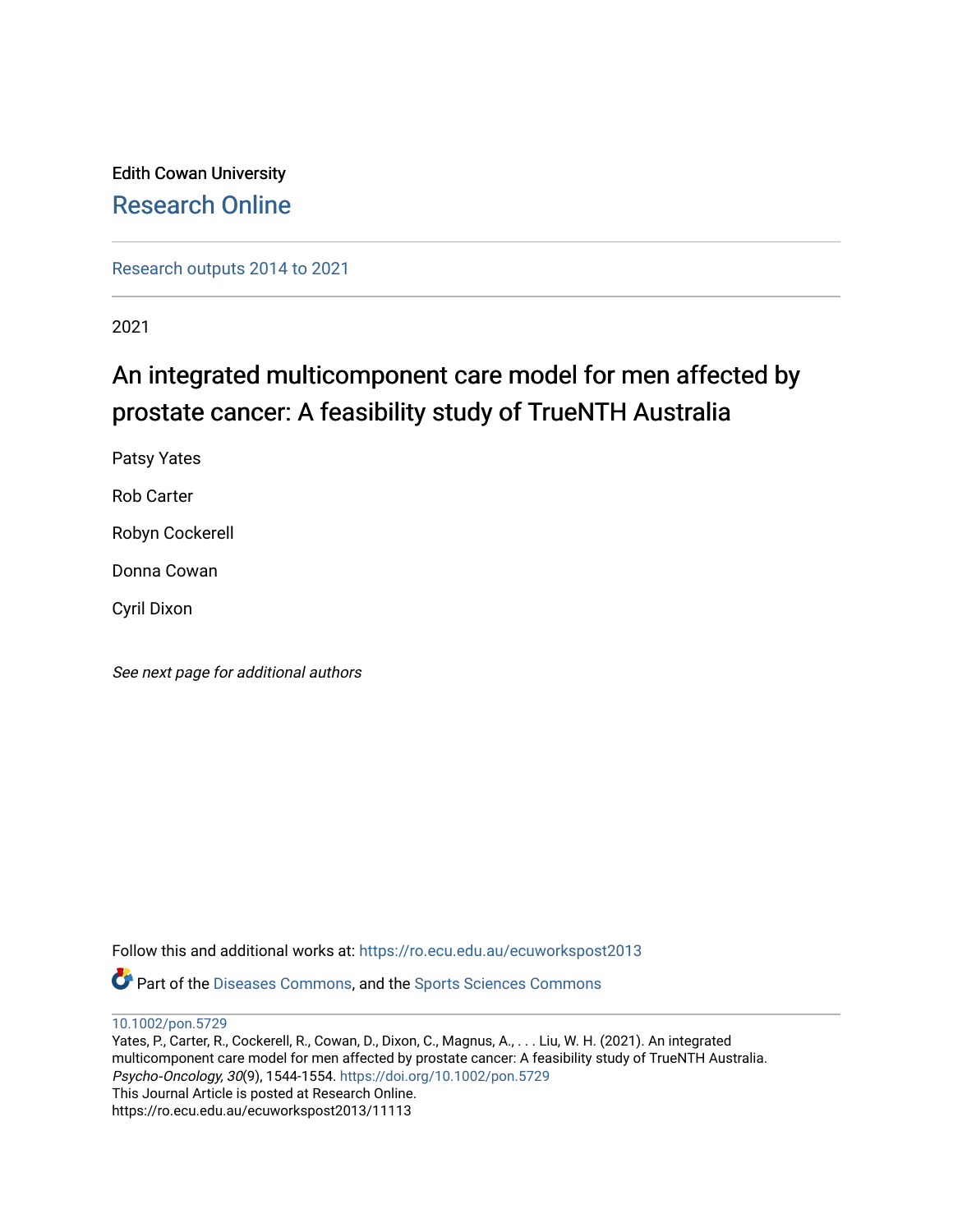## Authors

Patsy Yates, Rob Carter, Robyn Cockerell, Donna Cowan, Cyril Dixon, Anne Magnus, Robert U. Newton, Nicolas H. Hart, Daniel A. Galvão, Brenton Baguley, Nicholas Denniston, Tina Skinner, Jeremy Couper, Jon Emery, Mark Frydenberg, and Wei-Hong Liu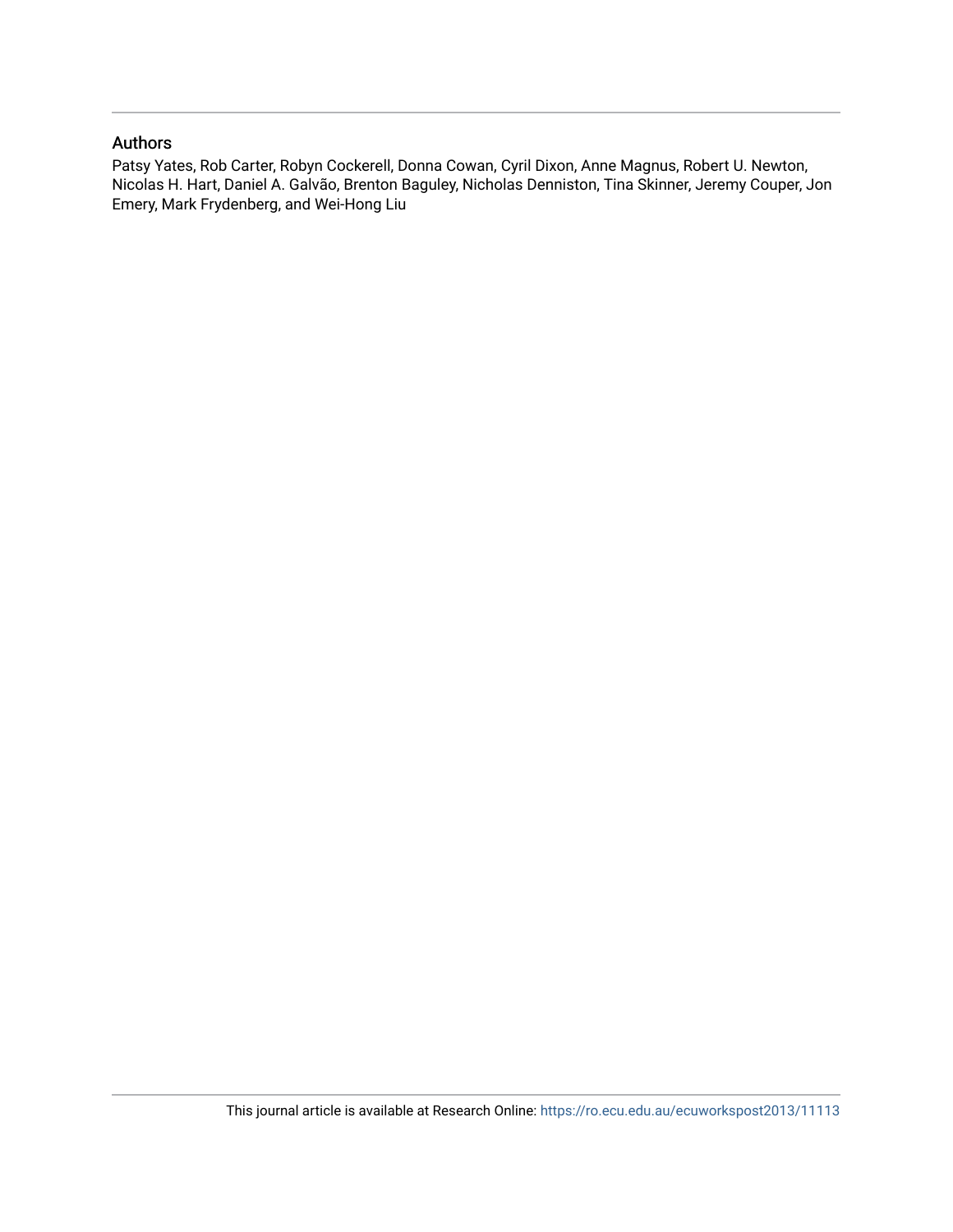## **ORIGINAL ARTICLE**

# **An integrated multicomponent care model for men affected by prostate cancer: A feasibility study of TrueNTH Australia**

**Patsy Yates1** | **Rob Carter<sup>2</sup>** | **Robyn Cockerell1** | **Donna Cowan3** | **Cyril Dixon3,4** | **Anne Magnus2** | **Robert U. Newton5,6** | **Nicolas H. Hart1,5** | **Daniel A. Galvão5** | **Brenton Baguley6,7** | **Nicholas Denniston8** | **Tina Skinner6** | **Jeremy Couper9** | **Jon Emery10** | **Mark Frydenberg11** | **Wei‐Hong Liu1**

<sup>1</sup> Faculty of Health, Cancer and Palliative Care Outcomes Centre, Queensland University of Technology, Brisbane, Queensland, Australia

2 Faculty of Health, Deakin Health Economics, Institute for Health Transformation, Deakin University, Melbourne, Victoria, Australia

3 Movember, Melbourne, Victoria, Australia

4 Dixon Healthcare Consulting, Melbourne, Victoria, Australia

5 Exercise Medicine Research Institute, Edith Cowan University, Perth, Western Australia, Australia

6 School of Human Movement and Nutrition Sciences, The University of Queensland, Brisbane, Queensland, Australia

<sup>7</sup>School of Exercise and Nutrition Sciences, Institute for Physical Activity and Nutrition, Deakin University, Melbourne, Victoria, Australia

<sup>8</sup> Private Practitioner, Queensland, Australia

 $^9$ Department of Psychiatry, School of Clinical Sciences at Monash Health, Faculty of Medicine, Nursing and Health Sciences, Monash University, Melbourne, Victoria, Australia

<sup>10</sup>Department of General Practice, Centre for Cancer Research, The University of Melbourne, Melbourne, Victoria, Australia

<sup>11</sup>Department of Surgery, Faculty of Medicine, Nursing and Health Sciences, Cabrini Institute, Cabrini Health, Monash University, Melbourne, Victoria, Australia

#### **Correspondence**

Patsy Yates, Faculty of Health, Queensland University of Technology, Kelvin Grove, Queensland 4059, Australia. Email: [p.yates@qut.edu.au](mailto:p.yates@qut.edu.au)

**Funding information** Movember

[Correction added on 16-Aug-2021, after first online publication: The order of section level headings for 2.4 and 2.5 has been updated.]

#### **Abstract**

**Objective:** To evaluate the feasibility of implementing an integrated multicomponent survivorship care model for men affected by prostate cancer.

**Methods:** Using a single arm prospective cohort study design, men with prostate cancer were recruited from two regional public hospitals in Australia for a 6‐months program that provided information and decision support, exercise and nutrition management, specialised clinical support, and practical support through localised and central care coordination. Carers of the men were also invited to the program. Data were collected from multiple sources to evaluate: (1) recruitment capability and participant characteristics; (2) appropriateness and feasibility of delivering the specific intervention components using an electronic care management tool; and (3) suitability of data collection procedures and proposed outcome measures.

**Results:** Of the 105 eligible men, 51 (consent rate 49%) participated in the program. Of the 31 carers nominated by the men, 13 consented (consent rate 42%). All carers and 50 (98%) men completed the program. Most (92%) men were newly diagnosed

This is an open access article under the terms of the Creative Commons Attribution‐NonCommercial‐NoDerivs License, which permits use and distribution in any medium, provided the original work is properly cited, the use is non‐commercial and no modifications or adaptations are made. © 2021 The Authors. Psycho‐Oncology published by John Wiley & Sons Ltd.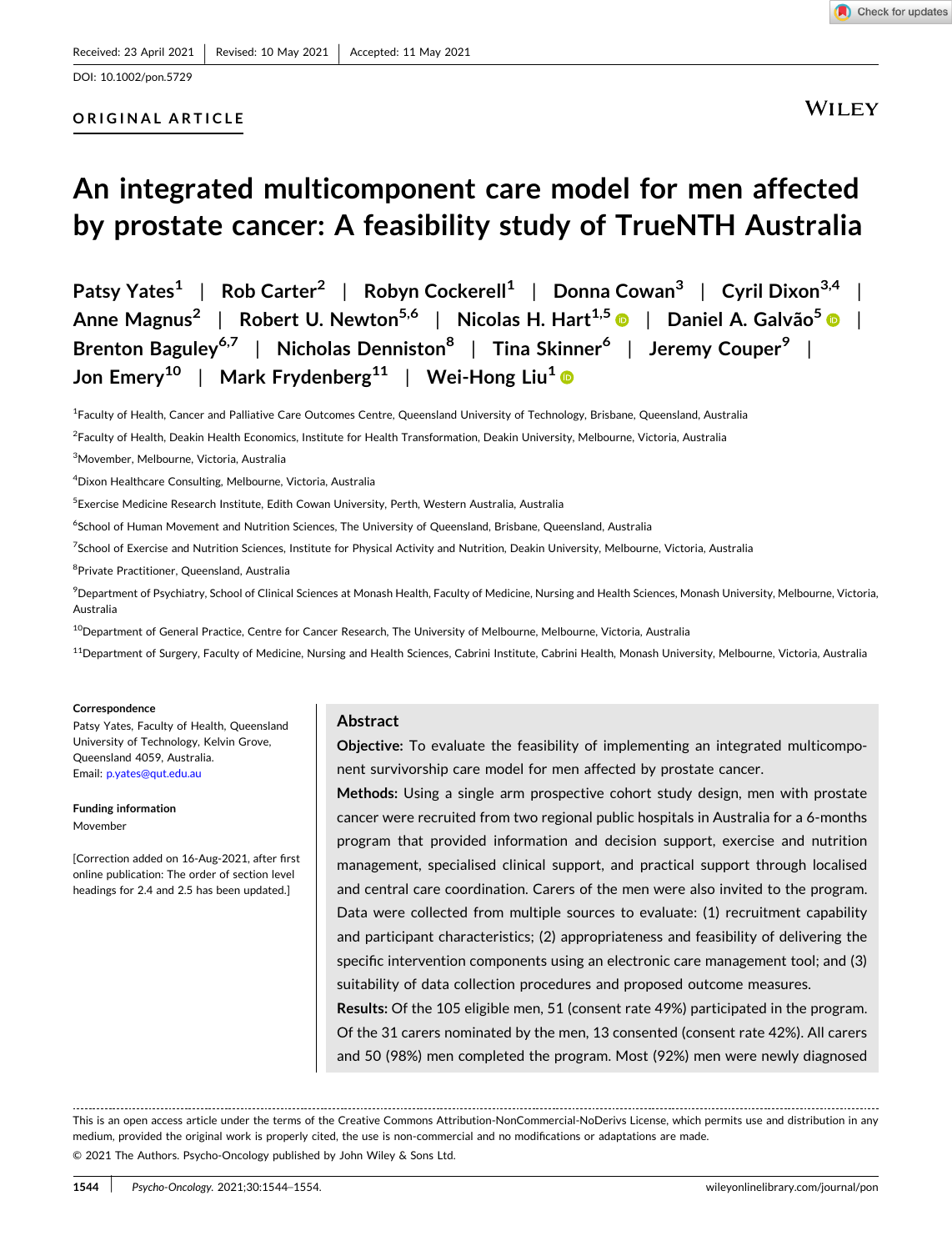with localised prostate cancer. All men attended initial screening and assessment for supportive care needs; a total of 838 episodes of contact/consultation were made by the intervention team either in person (9%) or remotely (91%). The intervention was implemented as proposed with no adverse events. The proposed outcome measures and evaluation procedures were found to be appropriate.

**Conclusions:** Our results support the feasibility of implementing this integrated multicomponent care model for men affected by prostate cancer.

#### **KEYWORDS**

cancer, feasibility, model of care, oncology, psycho-oncology, prostate, quality of life, survivorship, urology

#### **1** <sup>|</sup> **INTRODUCTION**

Approximately 20,000 men are diagnosed with prostate cancer each year in Australia and 95% of them live at least 5 years after diagnosis. $1$ The prostate cancer survivorship starts at the time of initial diagnosis and treatment and remains the rest of life, $<sup>2</sup>$  $<sup>2</sup>$  $<sup>2</sup>$  in which men face various</sup> challenges associated with complex treatment decisions, treatment‐ related side effects, psychological distress and the prospect of recurrence or progression of disease. Urinary incontinence and erectile dysfunction are the most common treatment‐related side effects following radical prostatectomy that negatively impact quality of life. Other common treatment‐related side effects include bowel urgency from radiation therapy, and deterioration in body composition, physical function, cardiometabolic toxicity and loss of libido and physical feminisation from androgen deprivation therapy. $3-6$  Additionally, men can experience acceleration of comorbid conditions associated with their cancer treatment, such as osteopenia and osteoporosis, cardio-vascular disease, diabetes and obesity.<sup>[6](#page-11-0)</sup> The complexity of these disease- and treatment-related effects mean that many men with prostate cancer are at risk of or experience unmet supportive care needs. Carers of these men report unmet needs in relation to infor-mation and health care services,<sup>[7](#page-11-0)</sup> with some studies reporting that carers can experience greater distress than the men. $8,9$ 

To promote comprehensive follow‐up care and improve quality life of men with prostate cancer, the American Cancer Society (ACS) and American Society of Clinical Oncology (ASCO) Prostate Cancer Survivorship Care Guidelines<sup>10,11</sup> identify five key domains for action: health promotion, surveillance, physical side effects, psychosocial management, and care coordination. A number of studies have conducted interventions to address these key areas of care. Exercise and psychosocial interventions have been shown to improve men's health promotion and psychosocial outcomes and reduce physical side ef-fects.<sup>[12–14](#page-11-0)</sup> Supported self-management interventions have been shown to be comparable to traditional follow-up care<sup>[15](#page-11-0)</sup> and enhance sexual and urinary function.<sup>[16](#page-11-0)</sup> Nutrition interventions,<sup>[17](#page-11-0)</sup> with or without aerobic exercise, are efficacious in reducing body mass in overweight and obese men with prostate cancer. Studies of family/ couple‐based interventions also report benefits for carers, such as improved information and psychosocial support, better coping and adjustment to the disease.<sup>[14,18](#page-11-0)</sup>

While evidence for prostate cancer survivorship care interventions has grown over the last decade, most studies to date have focused on one area of care, with single intervention approaches that report only on the short‐term effects. These studies often fail to recognise that many men and their carers have multiple supportive care needs that can exist over extended periods of time.<sup>2</sup> It is noteworthy to mention that the design and implementation for long‐term comprehensive survivorship interventions are sometimes restrained due to issues such as short funding periods and privately insured health care systems.

Recent literature highlights the need to develop comprehensive models of survivorship care that recognise the multiple co-existing and changing requirements that men with prostate cancer experience, and the many service providers that need to be engaged to prevent and manage these needs over time.<sup>[2](#page-11-0)</sup> In Australia, the recent Prostate Cancer Survivorship Essentials Framework $19$  supports wellcoordinated and responsive survivorship care, in which an integrated, needs‐based approach to survivorship care is required. This includes a tailored approach to address the complexity of each individual's requirements through multi‐faceted health care, including psychological, exercise and nutrition support.<sup>[20](#page-11-0)</sup> While the principles inherent in these models have become widely accepted, there is limited literature that reports on the development, implementation and evaluation of integrated multi‐component survivorship interventions.

This paper reports the outcomes of a study that assessed the feasibility of an integrated multi‐component survivorship intervention (known as TrueNTH, funded by Movember) designed for men with prostate cancer and their partners/carers. Specifically, the aims of this study were to evaluate: (1) recruitment capability and resulting participant characteristics; (2) appropriateness and feasibility of delivering the specific intervention components and using an electronic care management tool to support delivery of the intervention; and (3) suitability of data collection procedures and proposed outcome measures to obtain valid, reliable and complete data over time.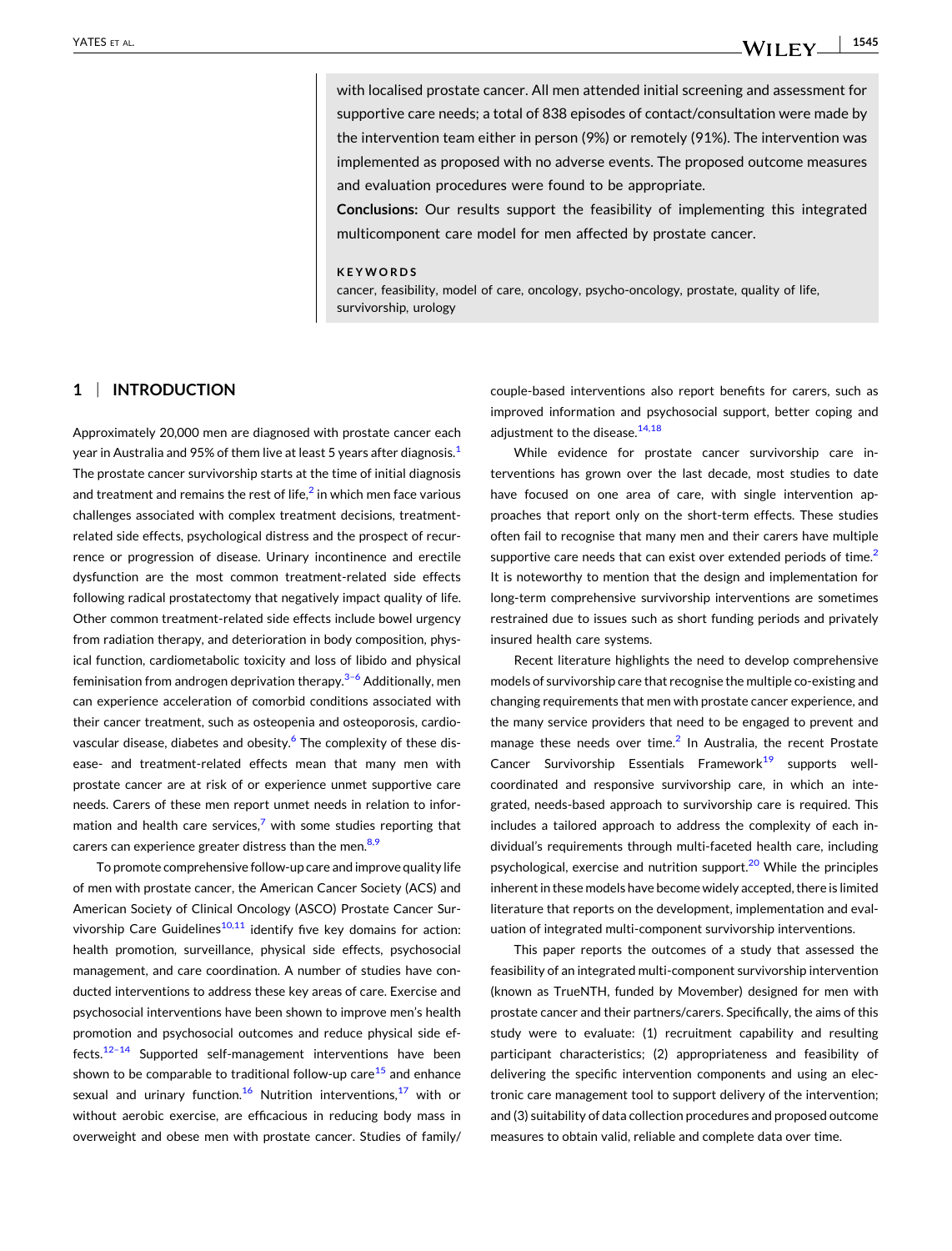## <span id="page-4-0"></span>**2** <sup>|</sup> **METHODS**

### **2.1** <sup>|</sup> **Study design**

This was a single arm prospective cohort study. The study was registered with the Australian New Zealand Clinical Trials Registry (ACTRN12615000499583) and received ethical approvals from the lead universities (QUT Approval Number 1400000860) and participating health services.

#### **2.2** <sup>|</sup> **Setting and sample**

Based on the capacity and readiness to implement the intervention, two regional public health services from Queensland and New South Wales were selected to participate. Men were eligible if they: (1) were diagnosed with localised prostate cancer within the last 3 months or diagnosed with advanced prostate cancer at least 12 months prior to the recruitment period; (2) were able and willing to participate in the intervention and complete patient reported outcome assessments; and (3) nominated a general practitioner (GP) who agreed to use an online care management tool. Men were excluded from the study if they: (1) were too unwell (as determined by their treating specialists); or (2) had physical, psychological or cognitive difficulties that would prevent them from participating in the intervention or completing self-report outcome measures. The treating specialist (e.g., urologist, radiation or medical oncologist) introduced the study to the potential participants when they attended clinic appointments at the site. Men who expressed interest were referred to an on‐site research nurse (who operated independently from nurses delivering the intervention) for further study information and written consent. Upon consenting, men were asked to nominate a GP who was subsequently sent written information about the study. Verbal consent to participate was obtained from the GP via a follow‐up telephone conversation with the research nurse.

All consented men were asked to nominate one partner/carer, who was also invited to participate. Partners/carers were required to

be: (1) aged 18 years or older; (2) competent to give informed consent; and (3) able to complete questionnaires. Participation of the partner/carer was not a requirement for the man to participate in the study.

#### **2.3** <sup>|</sup> **Intervention**

The TrueNTH intervention was a multi‐component integrated model of care for men with prostate cancer. Components of the program and care pathway are illustrated in Figure 1. An experienced urology nurse with demonstrated capabilities in clinical assessment and care planning, supportive care, advanced communication, teamwork, and organisational skills was based at each site to coordinate the health care needs of the participant. This nurse was nominated to be the local care coordinator responsible to deliver or facilitate the intervention components for approximately three months via face‐ to‐face consultation, video or telephone support, or email communication.

After three‐months, men who were on active surveillance or had completed treatment and no longer required for specialised treatment service (i.e., surgery, radiation) were referred to a Movember employed central care coordinator who was independent to the participating sites. The central care coordinator provided ongoing information and support on an as needed basis and facilitated referral to relevant clinical or supportive care services to meet ongoing and newly emergent needs of men using telephone or video conferencing support as required.

At enrolment, all men received a structured face‐to‐face consultation with the local care coordinator who comprehensively assessed their needs related to prostate health, general and psychological health, nutritional status, and supportive care needs. Men were provided with an evidence‐based education package relevant to their stage of disease and treatment and decision support material (e.g., the online P3P Decision Support Program<sup>[21](#page-11-0)</sup>) if they were newly diagnosed with prostate cancer and not yet received treatment. Partners/carers were encouraged to attend the session with the man



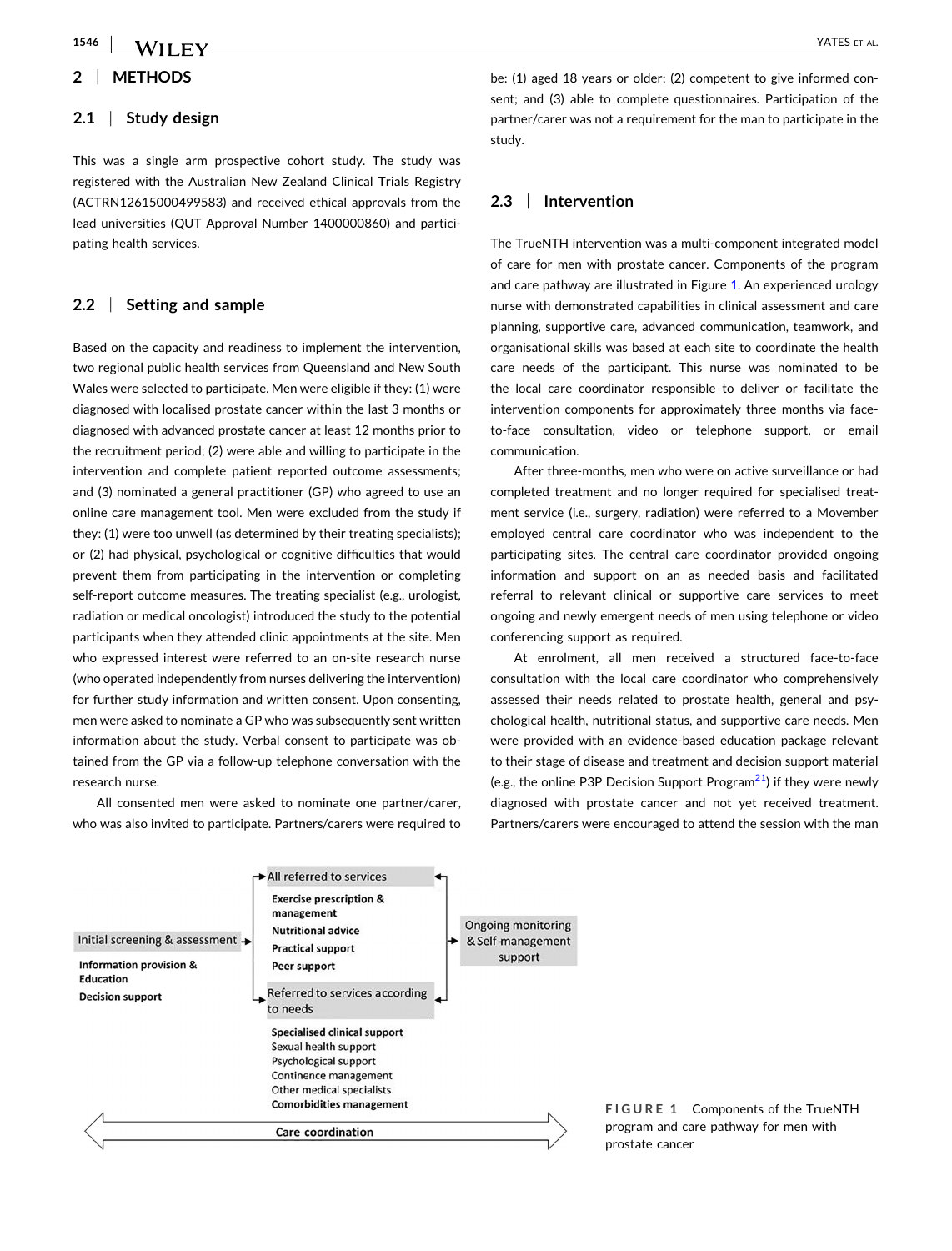and were provided with support as appropriate, which included the provision of relevant information.

The outcome of the initial assessment was communicated to the man's treating specialist/team and GP via email or postal mail. This information was used as the basis for development of a care plan and referral to appropriate specialist support services according to the man's health needs and preferences, preference of treating specialist/team and the availability of local resources. The local care coordinator liaised with the man's GP to facilitate additional assessments for risks or comorbidities. Based on the assessment, the GP liaised with the treating team to facilitate the management of any identified risk factors and conditions.

All men were referred to an accredited exercise physiologist and an accredited practising dietitian either locally or through a centralised service to receive an evidence‐based exercise prescription and individualised dietetic services, respectively. They were provided with information about local peer support programs and were referred to relevant support services to address their needs relating to transport, accommodation, finance, legal, employment and respite services for carers, as required.

The above services were offered to all men regardless their stage of prostate cancer and treatment received. The needs for specific prostate cancer related services (as shown in Figure [1\)](#page-4-0) varied by men's stage of disease and treatment received and thereby the specialised services were by referral at any point during the intervention according to needs. These services were delivered locally where available or remotely by a central specialist service engaged for the purposes of this project. Not all men needed all specialised services.

To ensure the intervention fidelity, a detailed intervention manual was provided to the care coordinators. All staff involved in the intervention delivery attended an orientation and skill development program, ongoing education and training as required, and regular team meetings. An online care management tool (cdmNet $^{\text{1}}$  $^{\text{1}}$  $^{\text{1}}$ ) was used to manage and support care planning, delivery, and review of the services by the intervention team. Men were provided with this tool at the initial consultation, which enabled them to access the individualised care plan and undertake ongoing self‐monitoring of their symptoms and needs on a 3 monthly basis or when new symptoms emerged. An alert was sent to the local care coordinator and GP when assessments were completed. If the man did not want to use cdmNet to communicate with the care team or access information, hard copies of information and the care plan were provided with telephone support.

#### **2.4** <sup>|</sup> **Data collection and measurements**

## 2.4.1 | Recruitment capability and resulting participant characteristics

The primary outcome for this study was feasibility measured by the number of eligible patients in the targeted population, number of consents, reasons for declining participation, and retention rate.

These measures were documented by the research nurse responsible for recruitment using structured forms.

## 2.4.2 | Appropriateness and feasibility of delivering intervention components

Information on intervention delivery and attendance were captured by cdmNet. After each initial consultation, the local care coordinators also completed a log to record the extent to which they delivered intervention activities and the length of the session. Seven sessions were audio‐recorded with permission from the participants to enable assessment of the fidelity of the intervention delivery to protocol.

## 2.4.3 <sup>|</sup> Suitability of data collection procedures and proposed outcome measures

Surveys were conducted with participants at enrolment  $(T_0)$ , and at 3 months (T<sub>1</sub>) and 6 months (T<sub>2</sub>) after enrolment. A range of validated questionnaires (Appendix S1) was used to measure patient‐reported health outcomes, including prostate cancer-specific quality of life (EPIC-26), $^{22}$  $^{22}$  $^{22}$  psychological well-being (GHQ-12), $^{23,24}$  experience of care (PPE-15), $^{25}$  supportive care needs (SCNS-SF34), $^{26}$  $^{26}$  $^{26}$  and decisional conflict<sup>27</sup>/regret.<sup>28</sup> The proposed economic outcome measures, including three health-related quality of life measures (i.e., EQ-5D-5L, $^{29}$  $^{29}$  $^{29}$  AQoL-8D $^{30}$  $^{30}$  $^{30}$  and FACT-P $^{31}$  $^{31}$  $^{31}$ ), self-reported health service usage and cost data were also collected via the survey. The  $T_0$  survey was completed by participants at the clinic on the day of the initial consultation and follow‐up questionnaires were posted to the participants with pre‐paid return envelopes. The research nurse would aid participants if required. Participants were informed that their responses were confidential and not supplied to their care providers.

#### **2.5** <sup>|</sup> **Data analysis**

All quantitative analyses were performed using SPSS for Windows (Version 23.0). Descriptive statistics were used to summarise data relating to the primary feasibility outcomes (i.e., recruitment, retention, characteristics of participants) and the uptake of the intervention components. The tape recordings of the initial consultation sessions were reviewed using a checklist that included key intervention components to describe what topics were addressed and to what extent.

While the study was not powered to assess clinical significance, one‐way ANOVA was employed to undertake exploratory comparisons on the proposed outcome measures over the study period. Only participants who provided data at all three time points were included in the test. An alpha level of  $p \le 0.05$  was considered statistically significant. The internal consistency of these outcome measures was estimated by using Cronbach's alpha coefficient with a level of 0.70 considered suitable.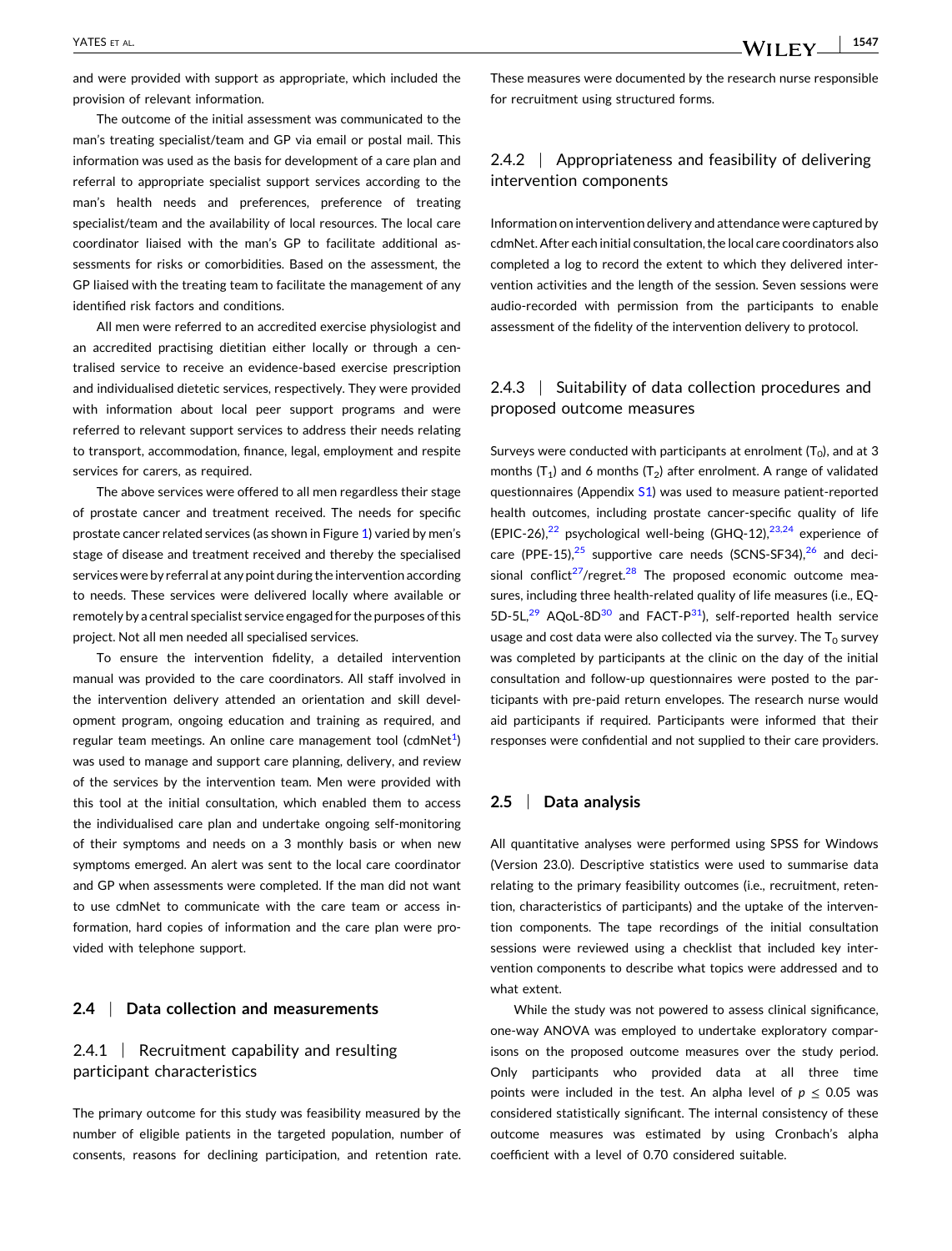#### **3** <sup>|</sup> **RESULTS**

## **3.1** <sup>|</sup> **Recruitment capability and participant characteristics**

During the recruitment period between 2015 and 2016 (one site recruited for 6 months and another site recruited for 12 months), a total of 183 men with prostate cancer were referred to the study (see Figure 2). Of the 105 eligible men, 51 consented (consent rate 49%); of the 31 nominated carers, 13 consented (consent rate 42%). Baseline demographic characteristics of participants are presented in Table [1.](#page-7-0) Most men ( $n = 47, 92%$ ) were newly diagnosed with localised prostate cancer at enrolment; among them 70% (*n* = 33) received surgery, 13% (*n* = 6) received radiotherapy, 6% (*n* = 3) received multiple treatments, and  $11\%$  ( $n = 5$ ) were undergoing active surveillance during the study. Of the four men with advanced prostate cancer, three were undergoing hormone treatment and one had completed surgery at enrolment.

#### **3.2** <sup>|</sup> **Intervention delivery**

#### 3.2.1 <sup>|</sup> Local care coordinator interventions

All men attended the initial consultation with the local care coordinators at enrolment. The themes identified from these sessions are presented in Table [2.](#page-8-0) The extent to which various components of

the intervention were addressed in these sessions is reported in Appendix S2. During the session, information and education components of the intervention were explained to the men in great detail. For approximately one in five men, intervention components relating to decision support and technology supported monitoring were addressed a little or not at all. Referrals to sexual counselling, continence and psychological services were addressed to a lesser extent than other support services. The average length of the session was 141 min (SD = 33). The coordinators also spent on average 134 min (SD = 41) organising and/or following-up the session. Partners/carers were present at 67% of the sessions (*n* = 34); and of these partners/carers,  $89\%$  ( $n = 30$ ) were involved completely or to a great extent in the sessions. Excluding the initial consultation, local care coordinators made a total of 350 episodes of contact/consultation with the men to provide ongoing monitoring and support; and the average length of each contact/consultation was 16 min  $(SD = 16)$ .

## 3.2.2 <sup>|</sup> Number and delivery mode of intervention components

A total of 838 episodes of contact/consultation were made with the intervention team, including 401 contacts made by the local care coordinators, 80 by the central care coordinators, 180 by dietitians, 122 by exercise physiologists, 53 by psychiatrists, one by a sexual health specialist and one by a continence consultant. Each man



\* including 15 consented but later found to be ineligible.

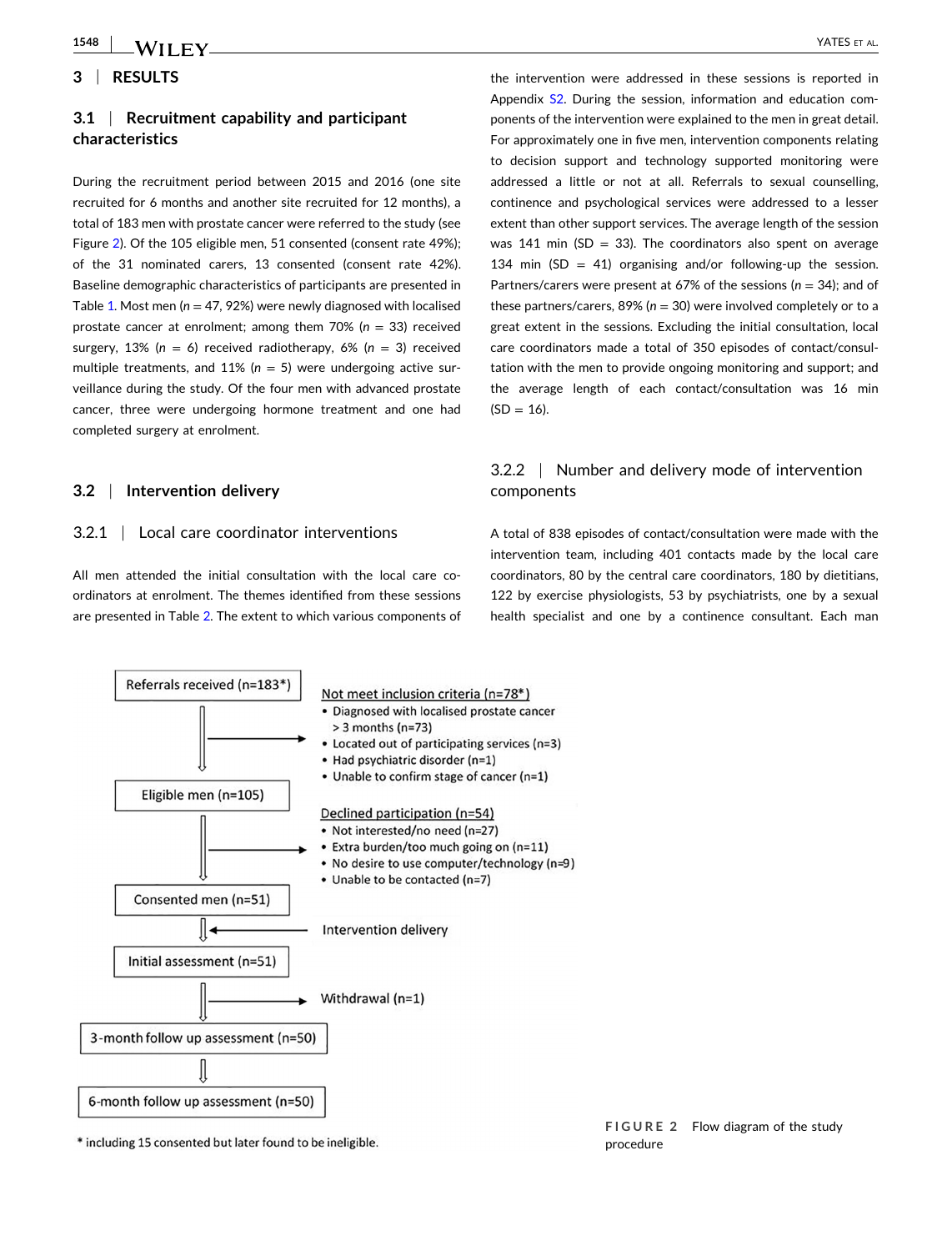### <span id="page-7-0"></span>**TABLE 1** Characteristics of participants at baseline (51 men and 13 partners/carers)

| <b>Characteristics</b>                     |                                    | Men                                    | <b>Partners/Carers</b>               |
|--------------------------------------------|------------------------------------|----------------------------------------|--------------------------------------|
| Age (years)                                |                                    | Mean $62.9$ (SD = 6.9, range $49-76$ ) | Mean 58.5 (SD = 7.6, range $46-69$ ) |
|                                            |                                    | n (%)                                  | n (%)                                |
| Age groups (years)                         | $40 - 49$                          | 1(2)                                   | 2(15)                                |
|                                            | $50 - 59$                          | 15 (29)                                | 3(23)                                |
|                                            | $60 - 69$                          | 28 (55)                                | 8(62)                                |
|                                            | $70 - 79$                          | 7(14)                                  | 0(0)                                 |
| Area of residence                          | Major cities                       | 11 (22)                                | 0(0)                                 |
|                                            | Inner regional                     | 39 (77)                                | 12 (92)                              |
|                                            | Outer regional                     | 1(2)                                   | 1(8)                                 |
|                                            | Remote                             | 0(0)                                   | O(0)                                 |
|                                            | Very remote                        | O(0)                                   | 0(0)                                 |
| Marital status                             | Married/de facto                   | 38 (75)                                | 12 (100)                             |
|                                            | Widowed                            | 1(2)                                   | 0(0)                                 |
|                                            | Divorced/separated                 | 9(18)                                  | O(0)                                 |
|                                            | Never married                      | 3(6)                                   | 0(0)                                 |
| <b>Education level</b>                     | No formal schooling/Primary school | 2(4)                                   | O(0)                                 |
|                                            | Secondary school                   | 21 (41)                                | 4(31)                                |
|                                            | Trade apprenticeship               | 8(16)                                  | 0(0)                                 |
|                                            | TAFE college                       | 11 (22)                                | 3(23)                                |
|                                            | University degree or higher        | 9(18)                                  | 4(31)                                |
|                                            | Other                              | O(0)                                   | 2(15)                                |
| Employment status                          | Working full/part-time             | 21 (41)                                | 7(54)                                |
|                                            | Retired                            | 22 (43)                                | 5 (38)                               |
|                                            | Home duties                        | 0(0)                                   | 1(8)                                 |
|                                            | Unemployed                         | 7(14)                                  | 0(0)                                 |
|                                            | Sick/on leave/disability           | 1(2)                                   | 0(0)                                 |
| Annual gross income (individual)           | $<$ \$20,000                       | 16 (31)                                | 5 (42)                               |
|                                            | \$20,000-\$39,999                  | 11 (22)                                | 1(8)                                 |
|                                            | \$40,000-\$59,999                  | 10 (20)                                | 1(8)                                 |
|                                            | \$60,000-&79,999                   | 7(14)                                  | 3(25)                                |
|                                            | $\geq$ \$80,000                    | 2(4)                                   | 0(0)                                 |
|                                            | No information provided            | 5(10)                                  | 2(17)                                |
| Being a carer to dependents                | Dependent child                    | 10 (20)                                | 1(8)                                 |
|                                            | Aged spouse/relative/friend        | 1(2)                                   | 2(17)                                |
|                                            | Person with a disability           | 2(4)                                   | 0(0)                                 |
|                                            | No dependents                      | 37 (72)                                | 9(75)                                |
|                                            | Other                              | 1(2)                                   | 0(0)                                 |
| Health concession card holder <sup>a</sup> |                                    | 29 (58)                                | 6(46)                                |

(Continues)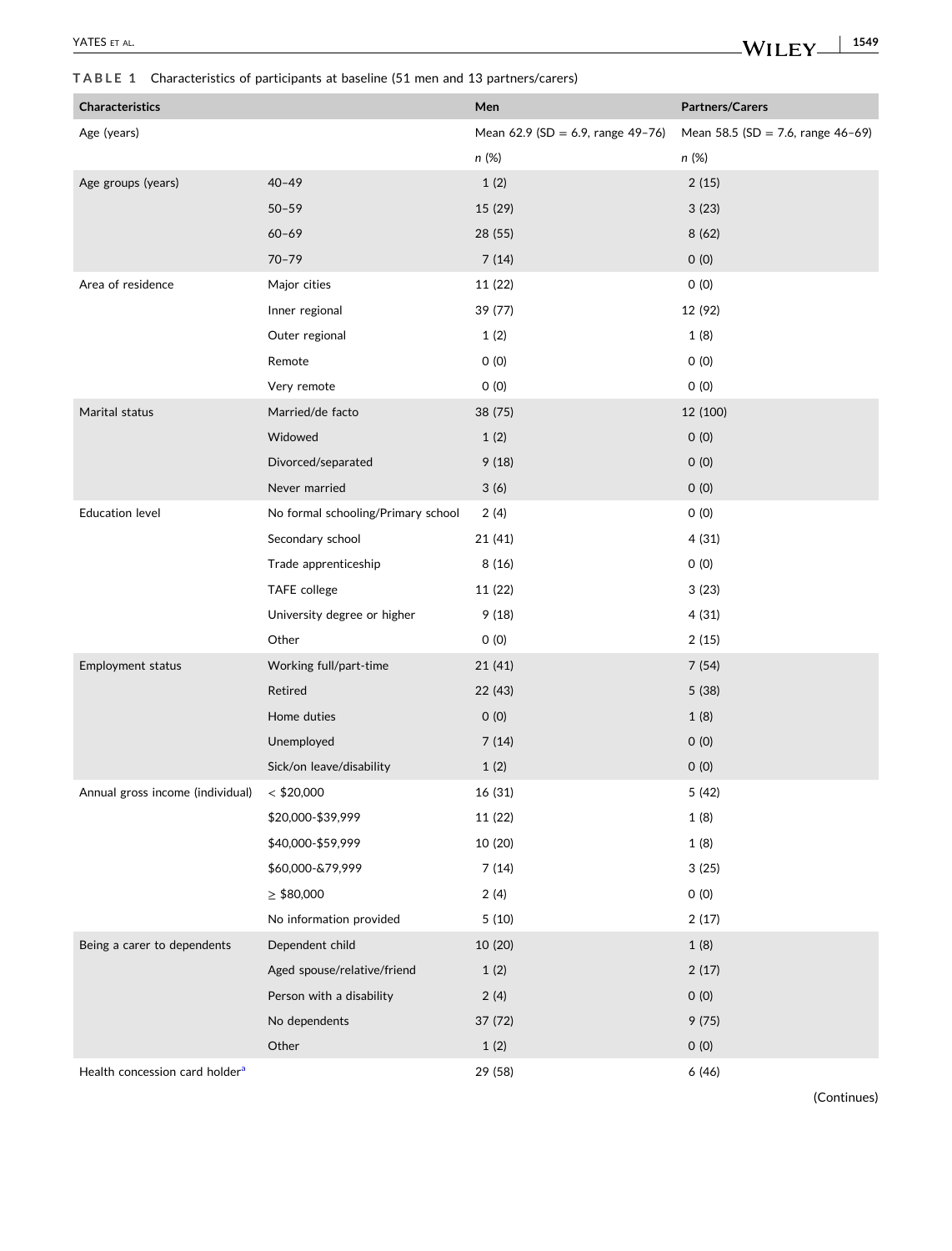#### <span id="page-8-0"></span>**1550**  $\blacksquare$  With expansion the contract of the contract of the contract of the contract of the contract of the contract of the contract of the contract of the contract of the contract of the contract of the contract of the con

| <b>Characteristics</b>                                                      | Men     | <b>Partners/Carers</b> |
|-----------------------------------------------------------------------------|---------|------------------------|
| Eligible for IPTAA) <sup>b</sup>                                            | 15(33)  | Not applicable         |
| Willingness to provide consent for collection of medicare data <sup>c</sup> | 49 (96) | 13 (100)               |

Abbreviations: IPTAAS, isolated patients travel & accommodation assistance scheme; SD, standard deviation.

<sup>a</sup>For people on a low income or who have reached qualifying age for Age Pension to access to Pharmaceutical Benefits Scheme prescription items, and certain Medicare services, at a cheaper rate.

<sup>b</sup>IPTAAS is a subsidy program which provides financial assistance to help with travel and accommodation costs for people who need to travel long distances to access specialist medical services not available locally.

c Medicare data are health related statistics administered by the Australian government which provide information on general practitioner, specialist, diagnostic test and prescription pharmaceutical use.

**TABLE 2** Topics addressed by local care coordinators in initial consultations

| <b>Themes</b>                                     | <b>Examples</b>                                                                                                                                                                                                                                                                                                                                                                                                                                                            |
|---------------------------------------------------|----------------------------------------------------------------------------------------------------------------------------------------------------------------------------------------------------------------------------------------------------------------------------------------------------------------------------------------------------------------------------------------------------------------------------------------------------------------------------|
| Screening and assessment                          | • Assessment of prostate cancer specific symptoms, distress and nutrition screening using<br>the tools as per protocol.<br>• Assessment of prostate cancer stage, treatments received or treatment intention,<br>medication, and comorbidities.                                                                                                                                                                                                                            |
| Navigation and referral                           | • Informing men about the TrueNTH program and central care coordination, e.g., what<br>support and services would be available, who would contact the man and how the<br>services would be delivered; role of the general practitioner (GP); communication be-<br>tween care coordinators, treating specialists and other care providers.<br>Introduction of care plan and multidisciplinary approach.                                                                     |
| Information provision and education               | • Introduction of reliable online information resources and provision of TrueNTH edu-<br>cation package, e.g., (PCFA), Andrology Australia, cancer Council online fact sheets and<br>booklets.<br>• Explanation about stage of disease, treatment options, prognosis, and test results etc.<br>• Discussion of post treatment issues, such as side effects of treatment on sexual function<br>and penile rehabilitation, continence; activities that enhance the recovery. |
| Decision support                                  | • Introduction of the personal patient profile (P3P).                                                                                                                                                                                                                                                                                                                                                                                                                      |
| Self-management support                           | • Providing access to and demonstrating the use of cdmNet.                                                                                                                                                                                                                                                                                                                                                                                                                 |
| Practical and peer support                        | • Introduction of local prostate cancer support groups.<br>• Discussion of financial issues related to cancer treatment.<br>• Discussion of carer and family support.                                                                                                                                                                                                                                                                                                      |
| Advanced prostate cancer comorbidities management | • Explanation about the role of GP.<br>• Introduction of the exercise and nutrition components of the TrueNTH program.                                                                                                                                                                                                                                                                                                                                                     |

*Note:* Based on the recordings of seven initial consultation sessions. Abbreviation: PCFA, prostate cancer Foundation of Australia.

received a median of 16 contacts. Approximately 9% of the contacts were conducted in person, 76% were made via phone, and 15% via email or online teleconference or other modes.

## 3.2.3 <sup>|</sup> Completion rates

Nearly all men (98%) and all carers completed the full 6‐months intervention, with only one man withdrawing after two months due to personal and family issues. No adverse health events were

experienced or reported by participants as a result of the intervention.

### 3.2.4 <sup>|</sup> Use of technology

Data captured by cdmNet showed that it was used for supporting the delivery of the intervention in a variety of ways. The local care coordinators used it to assess key patient‐reported outcomes (i.e., prostate cancer specific symptoms, distress level and initial nutrition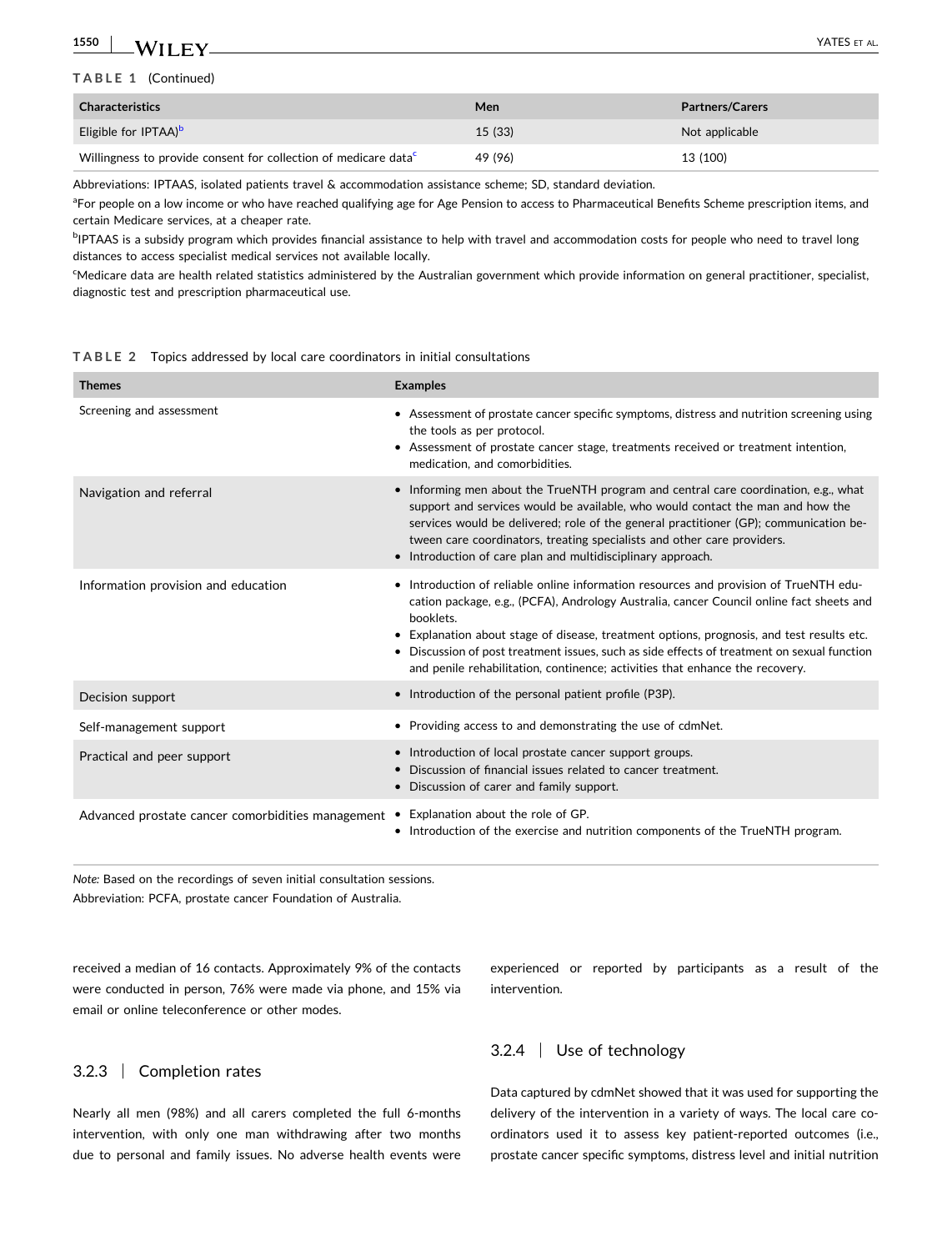screening), identify individual needs, and refer men to relevant services. The intervention team used it for communication and to manage and support care planning, care delivery and review. There was no record that the tool was used by referring specialists or by GPs. Men's progress was updated with their specialists and GPs via telephone conversations, emails or letters prepared by care coordinators.

## **3.3** <sup>|</sup> **Data collection procedures and outcome measures**

All participants completed  $T_0$  survey, 35 men and 12 partners/carers returned  $T_1$ , and 36 men and all partners/carers returned  $T_2$  survey. Participants appeared to have no difficulty completing the health‐ related outcome measures independently as there was little missing data (<3%). The internal consistency reliability of these measures (as shown in Appendix S3) was satisfactory (Cronbach's  $\alpha = 0.67$ -0.96), except for the urinary obstructive subscale (Cronbach's  $\alpha = 0.51$ ) of the EPIC questionnaire.

Some participants needed assistance from the research assistant to complete the health service usage questionnaire as they had difficulty spelling drug names, recalling all of the services and medicines used, and the relevant costs over the preceding three months. As a result, 2% of men and 5% of partner/carer responses were missing on the health services usage questions. However, men often provided more data regarding their use of pharmaceuticals than was requested. In addition, 96% men and all partners/carers indicated a willingness to consent to the researchers accessing their Medicare data for health services usage data. The three health‐related quality of life measures (i.e. EQ‐5D‐5L, AQoL‐8D and FACT‐P) showed high completion rates (missing data <2%).

Scores from key patient‐reported health outcome measures collected at each time point are summarised in Appendix S3. Symptom severity was highest for sexual dysfunction at all time points. Men reported a significant improvement regarding urinary obstruction( $p = 0.03$ ), but worse sexual health ( $p < 0.001$ ) and urinary incontinence ( $p < 0.01$ ) over time. Levels of psychological distress in men did not change ( $p = 0.73$ ) over time with 57% ( $n = 29$ ) at T<sub>0</sub>, 54%  $(n = 19)$  at T<sub>1</sub> and 63% ( $n = 22$ ) at T<sub>2</sub> reporting that they did not have any psychological distress. Around 18% of the men  $(n = 6)$  at  $T_1$  and 27% ( $n = 9$ ) at  $T_2$  reported that they did not experience any problems with their care. However, this change was not statistically significant  $(p = 0.30)$ . There were no statistically significant changes over time in terms of supportive care needs ( $p = 0.06 - 0.64$ ) and decision regret (*p* = 0.39) for men.

#### **4** <sup>|</sup> **DISCUSSION**

This study assessed the feasibility of implementing an integrated, multicomponent care model designed to address critical areas of care for men and their partners/carers affected by prostate cancer in Australia. Our findings are that the program was accepted by men, was largely implemented as per protocol with high completion rates and no adverse events. The proposed evaluation procedures were appropriate. However, some important issues were raised in this study that have implications for future studies involving multicomponent interventions.

Interest in the program by the treating team was high and use of existing clinical networks as referral sources was effective. Over 180 referrals were received from the two regional settings during the recruitment period. Of note, around 40% of the referrals did not meet the inclusion criteria relating to time since diagnosis. The strict inclusion criteria in the present study were chosen to enhance homogeneity of the sample and enable testing of the full intervention pathway from the beginning of their cancer journey. The high number of ineligible referrals due to duration of diagnosis highlights the clinician's and/or the man's desire to access supportive care.

The main reason that eligible men declined participation in this study was 'lack of interest' or 'not being in need of supportive care' (50%), 'feeling overwhelmed/perceived burden' (20%) and 'no desire to use computers or smart devices' (17%). Such concerns highlight the need for active strategies to enhance men's participation in the program, such as providing additional written information to explain the purpose and procedures of the program, as well as possible benefits and risks; offering hands‐on support for using computers/ smart devices; and offering alternative modes of service and communication. Post Covid‐19 pandemic it is likely that the 'no desire to use computers or smart devices' sentiment will be much reduced since all age groups of Australians have embraced computer‐ based forms of communication in much greater numbers than previously.

The recruitment resulted in a sample of men who were of a similar age range to men affected by prostate cancer in Australia.<sup>1</sup> Most men were from a regional area and one third of them had to travel long distances (eligible for government subsidy) for treatment and specialist appointments. Around 40% took time off work to participate in the face-to-face services. Therefore, interventions that are delivered remotely via telephone or digital health were appropriate and acceptable for the current sample. We suggest that while some men were reluctant to participate in the study due to concerns about use of technology, most intervention activities (91%) were carried out remotely via telephone or digital health.

In terms of the data collection procedures and outcome measures, participants had no difficulty independently completing questions related to their health and responded with minimal missing data. The internal consistency of the key patient‐reported health outcome measures with our sample was similar to that reported in the previous studies. The four quality of life measures that were tested in the study showed equally high acceptability and response rates over time. Two of them (AQoL‐8D, FACT‐P) contain 35 and 40 items respectively, one contains 26 items (EPIC‐26), and one (EQ‐5D‐5L) contains 5 items. The measures with most concise items would be more acceptable for the larger trial. The advantage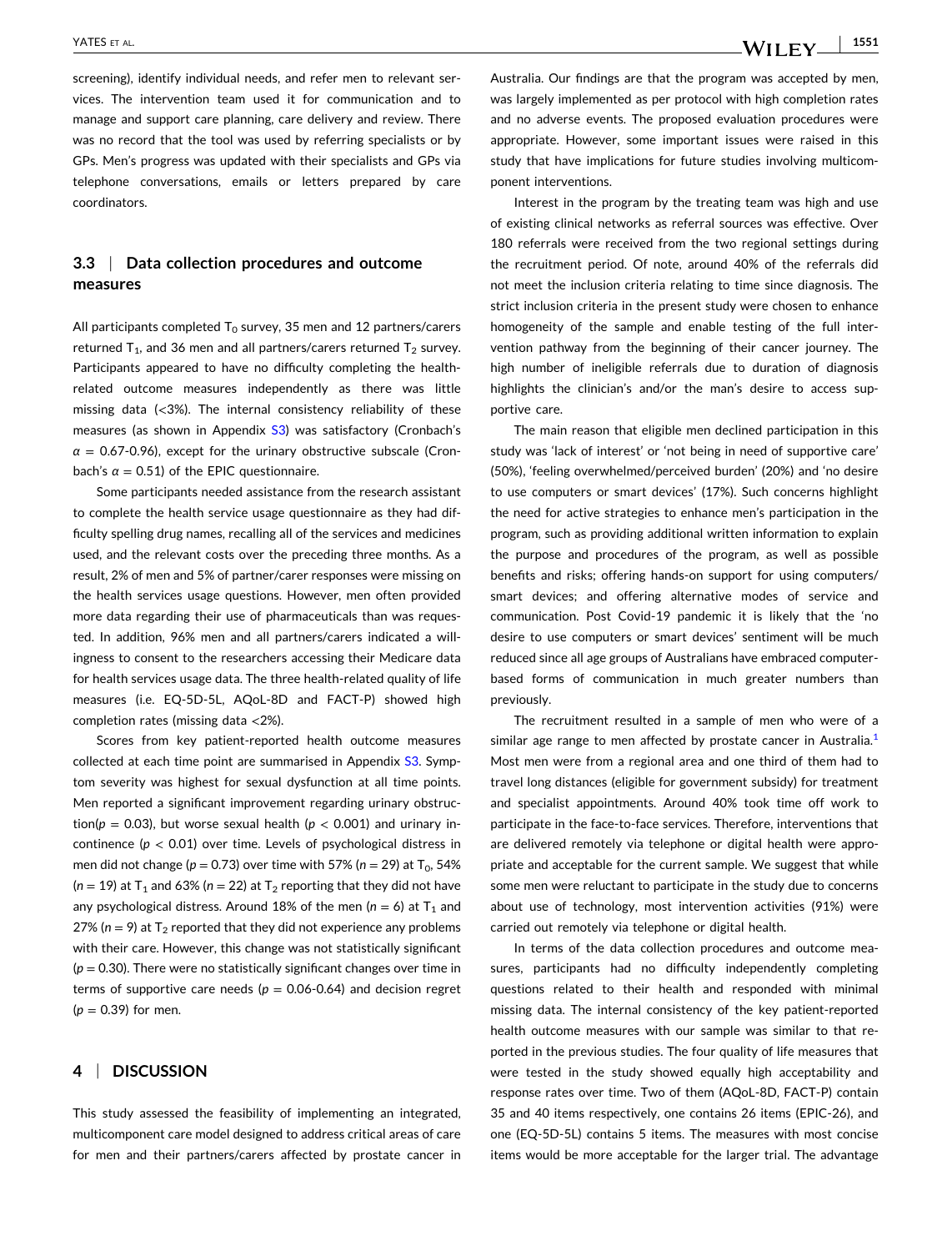of the EQ‐5D‐5L and the AQoL‐8D is that generic health utility scores can be generated for comparative economic evaluation purposes (i.e., both instruments are multi-attribute utility instruments (MAUIs) usable in a variety of settings). $32$  The AQoL-8D has more sensitivity to change than the EQ‐5D‐5L but is considerably longer. Both have been extensively used in trials to describe the self-rated health, but the EQ-5D-5L has had greater application in prostate cancer patients. $33$  As a result, the EQ-5D-5L would be recommended for a larger study as the preferred economic instrument. The two measures (FACT‐P and EPIC‐26) were tested as patient relevant outcome measures and as the comparison cancer specific quality of life measure for the generic economic instruments. On balance the two shorter quality of life measures would be chosen for a larger study–the EPIC‐26 (disease specific) and the EQ‐5D‐5L (generic).

#### **4.1** <sup>|</sup> **Clinical implications**

Overall, the uptake of intervention components was high, and the intervention was implemented as proposed. This included uptake of the referral to remotely provided nutrition and exercise management services, and other support following treatment completion. Smaller numbers of referrals were made to specialised services including sexual counselling, continence, and psychological services. These lower referral rates could reflect that such referrals were seen to be necessary only for severe cases or reflect reluctance on the part of local care coordinators to share care with others. It might also reflect reluctance on the part of patients to accept help for these concerns. A previous study $34$  of a nurse-led prostate cancer survivorship service in UK reported that 22% of men who initially declined to attend a supportive care program asked for a supportive care clinic appointment after attending education sessions. Our finding highlights the need to develop clear protocols to facilitate needs‐based referrals, and to actively work with patients to manage concerns about referrals to these services.

Partners/carers of the men were also actively involved in the program. Although only a quarter of partners/carers (13 out of 51) participated in the study, two thirds of the initial consultation sessions (34 out of 51) included partners/carers and these sessions were well accepted.

We suggest that the online care management tool supported the implementation of the intervention in multiple ways, including facilitating the team communication. Even though the participating GPs agreed to use the tool, none of them actually accessed it during the study, nor did the treating specialists. For this reason, the men's medical team received progress updates via telephone and letters written by care coordinators. It was also challenging to monitor and obtain data on the services provided by the local service providers outside of the public health system. The barriers to using the tool for these health professionals need to be explored as effective communication within the patients' care team and care coordination across

service providers and settings are key to the successful management of patient care.

#### **4.2** <sup>|</sup> **Study limitations**

This study was designed to assess the feasibility and acceptability, but not the effectiveness of the intervention. Nonetheless, some preliminary observations can be made regarding the validity and sensitivity of the tools. The changes regarding prostate cancer specific quality of life, while not designed to be evaluated for statistical significance, were in line with other patient-reported outcome studies, $4.5$  in which urinary obstructive symptoms improved with treatment over the time. Urinary continence and sexual functioning declined initially and improved with time after treatment. Other limitations of the study include the use of convenience study sites and that most patients were newly diagnosed and were undertaking or had just finished their treatment. While not all men needed all services provided by the intervention during the study period, participation in the study likely increased men's knowledge of disease and treatment effects and promoted awareness of such support which could benefit these men in the long-term. Moreover, while referral to specialist services for side‐effects of treatment such as urinary and sexual function was not high, the use of experienced nurses with expertise in these areas likely has important benefits as some men would prefer that such sensitive topics are addressed by known health professionals.

#### **5** <sup>|</sup> **CONCLUSIONS**

In this study we have demonstrated the feasibility of implementing an integrated multicomponent care model for men affected by prostate cancer. Future studies need to focus on how to engage with men and their partners/carers to ensure similar interventions take into account their concerns and to reduce burden. Consideration of health literacy and tailoring of the intervention to personal circumstances are integral to success of long‐term interventions such as TrueNTH. Additional strategies to encourage the involvement of GPs, if they are to take on a more active role in follow up care, are needed. Clear protocols that guide when referrals should be made to specialist support services will be required to ensure appropriate use of these services.

#### **ACKNOWLEDGEMENTS**

TrueNTH is funded by Movember, a global charity organisation committed to the improvement of health outcomes for men living with prostate cancer, as well as supporting men with testicular cancer and programmes focused on suicide prevention and mental health. NHH is supported by a Cancer Council of Western Australia Postdoctoral Research Fellowship. The authors would like to thank all of those who participated in this research, particularly the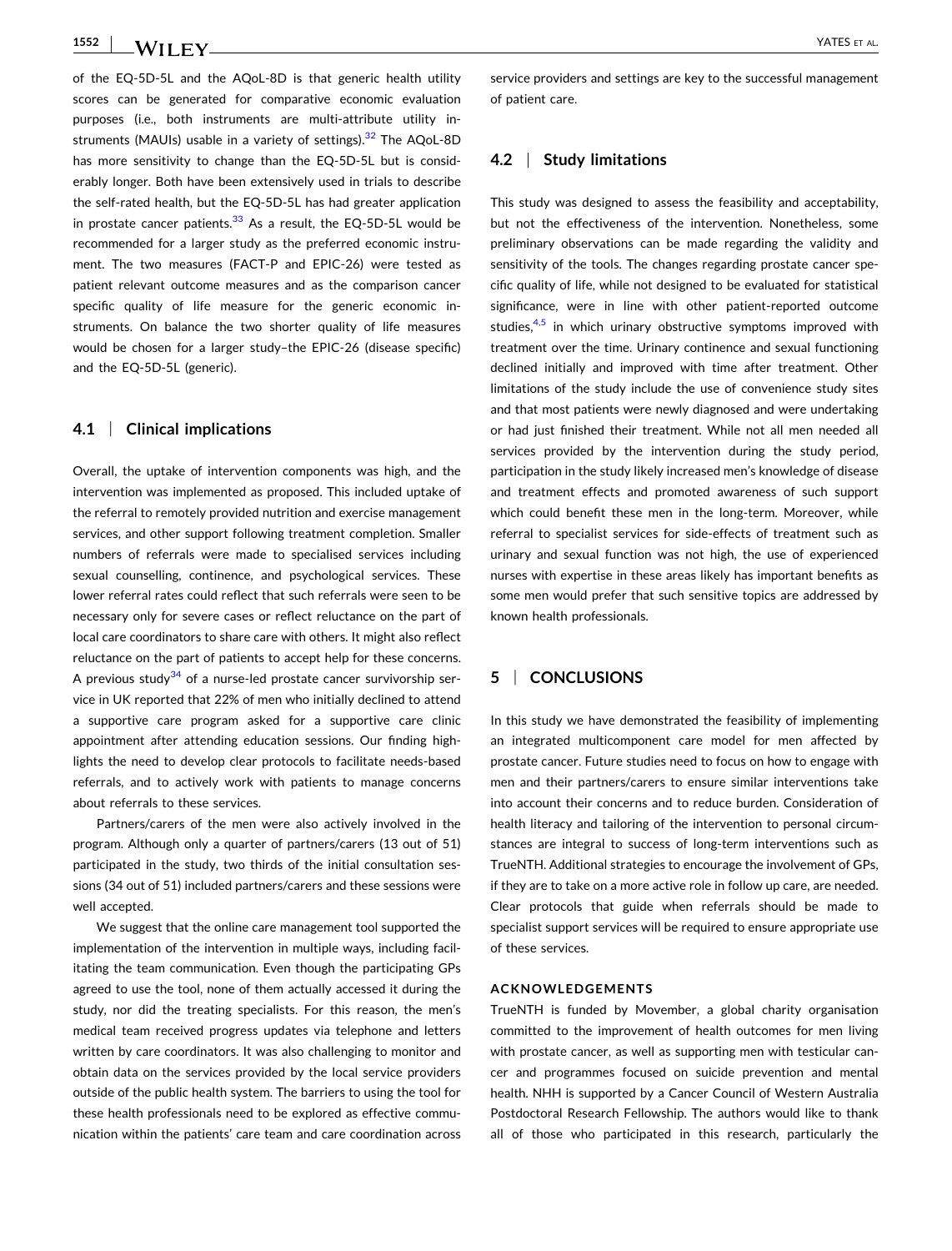<span id="page-11-0"></span>YATES ET AL.

TrueNTH care coordinators, participating sites, and TrueNTH specialist support service providers. We would especially like to thank the men with prostate cancer and their partners and carers for their generosity of time and honesty in sharing their prostate cancer experiences to enable the evaluation of the TrueNTH Program.

#### **CONFLICT OF INTEREST**

Donna Cowan (DC) and Cyril Dixon (CD) were employees of Movember during the study. CD was the Project Manager and DC was a central care coordinator of the TrueNTH program. Nicholas Denniston was a private practitioner who provided dietetic service in the program. All other authors declare that they have no conflicts of interests.

#### **AUTHOR CONTRIBUTIONS**

Patsy Yates and Rob Carter obtained funding from Movember to conduct the study. Patsy Yates and Wei‐Hong Liu draughted the manuscript. All authors have made contributions to conception and design, or acquisition of data, or analysis and interpretation of data. All authors contributed to critical revision of the manuscript for important intellectual content.

#### **DATA AVAILABILITY STATEMENT**

The datasets used and/or analysed in this study are available from the corresponding author on reasonable request.

#### **ORCID**

*Nicolas H. Hart* **D** <https://orcid.org/0000-0003-2794-0193> *Daniel A. Galvão* <https://orcid.org/0000-0002-8209-2281> *Wei‐Hong Liu* <https://orcid.org/0000-0002-1241-517X>

#### **ENDNOTE**

 $1$  It is now called Inca.

#### **REFERENCES**

- 1. Australian Institute of Health and Welfare. *Cancer in Australia 2017. Cancer Series no.101. Cat. No. CAN 100*. Canberra, Australia: AIHW; 2017.
- 2. Narayan V, Harrison M, Cheng H, et al. Improving research for prostate cancer survivorship: a statement from the Survivorship Research in Prostate Cancer (SuRECaP) working group. *Urologic Oncol Seminars Orig Investigations*. 2020;38(3):83‐93.
- 3. Emanu JC, Avildsen IK, Nelson CJ. Erectile dysfunction after radical prostatectomy. *Curr Opin Support Palliat Care*. 2016;10(1):102‐107.
- 4. Carlsson S, Drevin L, Loeb S, et al. Population‐based study of long‐ term functional outcomes after prostate cancer treatment. *BJU Int*. 2016;117(6B):E36‐E45.
- 5. Donovan JL, Hamdy FC, Lane JA, et al. Patient‐reported outcomes after monitoring, surgery, or radiotherapy for prostate cancer. *N Engl J Med*. 2016;375(15):1425‐1437.
- 6. Heidenreich A, Bastian PJ, Bellmunt J, et al. EAU guidelines on prostate cancer. Part II: treatment of advanced, relapsing, and castration‐resistant prostate cancer. *Eur Urol*. 2014;65(2):467‐479.
- 7. Girgis A, Lambert S, Lecathelinais C. The supportive care needs survey for partners and caregivers of cancer survivors: development and psychometric evaluation. *Psycho‐Oncology*. 2011;20(4):387‐393.
- 8. Resendes LA, McCorkle R. Spousal responses to prostate cancer: an integrative review. *Canc Invest*. 2006;24(2):192‐198.
- 9. Couper J, Bloch S, Love A, Macvean M, Duchesne GM, Kissane D. Psychosocial adjustment of female partners of men with prostate cancer: a review of the literature. *Psycho‐Oncology*. 2006;15(11): 937‐953.
- 10. Skolarus TA, Wolf AMD, Erb NL, et al. American Cancer Society prostate cancer survivorship care guidelines. *CA A Cancer J Clin*. 2014;64:225‐249.
- 11. Resnick MJ, Lacchetti C, Bergman J, et al. Prostate cancer survivorship care guideline: American Society of Clinical Oncology clinical practice guideline endorsement. *J Clin Oncol*. 2015;33(9): 1078‐1085.
- 12. Crawford‐Williams F, March S, Goodwin BC, et al. Interventions for prostate cancer survivorship: a systematic review of reviews. *Psycho‐oncology.* 2018;27(10):2339‐2348.
- 13. Bourke L, Smith D, Steed L, et al. Exercise for men with prostate cancer: a systematic review and meta‐analysis. *Eur Urol*. 2016;69(4):693‐703.
- 14. Chambers SK, Hyde MK, Smith DP, et al. New Challenges in Psycho‐ Oncology Research III: a systematic review of psychological interventions for prostate cancer survivors and their partners: clinical and research implications. *Psycho‐Oncology*. 2017;26(7):873‐913.
- 15. Frankland J, Brodie H, Cooke D, et al. Follow‐up care after treatment for prostate cancer: evaluation of a supported selfmanagement and remote surveillance programme. *BMC Canc*. 2019;19(1):368.
- 16. Skolarus TA, Metreger T, Wittmann D, et al. Self‐management in long‐term prostate cancer survivors: a randomized, controlled trial. *Jco*. 2019;37(15):1326‐1335.
- 17. Mohamad H, McNeill G, Haseen F, N'Dow J, Craig LCA, Heys SD. The effect of dietary and exercise interventions on body weight in prostate cancer patients: a systematic review. *Nutr Cancer*. 2015;67(1):43‐60.
- 18. Wittmann D, Koontz BF. Evidence supporting couple‐based interventions for the recovery of sexual intimacy after prostate cancer treatment. *Curr Sex Health Rep*. 2017;9(1):32‐41.
- 19. Dunn J, Green A, Ralph N, et al. Prostate cancer survivorship essentials framework: guidelines for practitioners. *BJU Int*. 2020. <https://doi.org/10.1111/bju.15159>
- 20. Clinical Oncology Society of Australia Model of Survivorship Care Working Group. *Model of Survivorship Care: Critical Components of Cancer Survivorship Care in Australia Position Statement*. Sydney, NSW: Clinical Oncology Society of Australia; 2016.
- 21. Berry DL, Halpenny B, Wolpin S, et al. Development and evaluation of the personal patient profile‐prostate (P3P), a Web‐based decision support system for men newly diagnosed with localized prostate cancer. *J Med Internet Res*. 2010;12(4):e67.
- 22. Wei JT, Dunn RL, Litwin MS, Sandler HM, Sanda MG. Development and validation of the expanded prostate cancer index composite (EPIC) for comprehensive assessment of health‐related quality of life in men with prostate cancer. *Urology*. 2000;56(6):899‐905.
- 23. Goldberg DP, Gater R, Sartorius N, et al. The validity of two versions of the GHQ in the WHO study of mental illness in general health care. *Psychol Med*. 1997;27(1):191‐197.
- 24. Goldberg D, Williams P. *A User's Guide to the General Health Questionnaire (GHQ)*. London, UK: GL Assessment; 2006.
- 25. Jenkinson C, Coulter A, Bruster S. The Picker Patient Experience Questionnaire: development and validation using data from in‐ patient surveys in five countries. *Int J Qual Health Care*. 2002;14(5):353‐358.
- 26. Boyes A, Girgis A, Lecathelinais C. Brief assessment of adult cancer patients' perceived needs: development and validation of the 34‐ item Supportive Care Needs Survey (SCNS‐SF34). *J Eval Clin Pract*. 2009;15(4):602‐606.